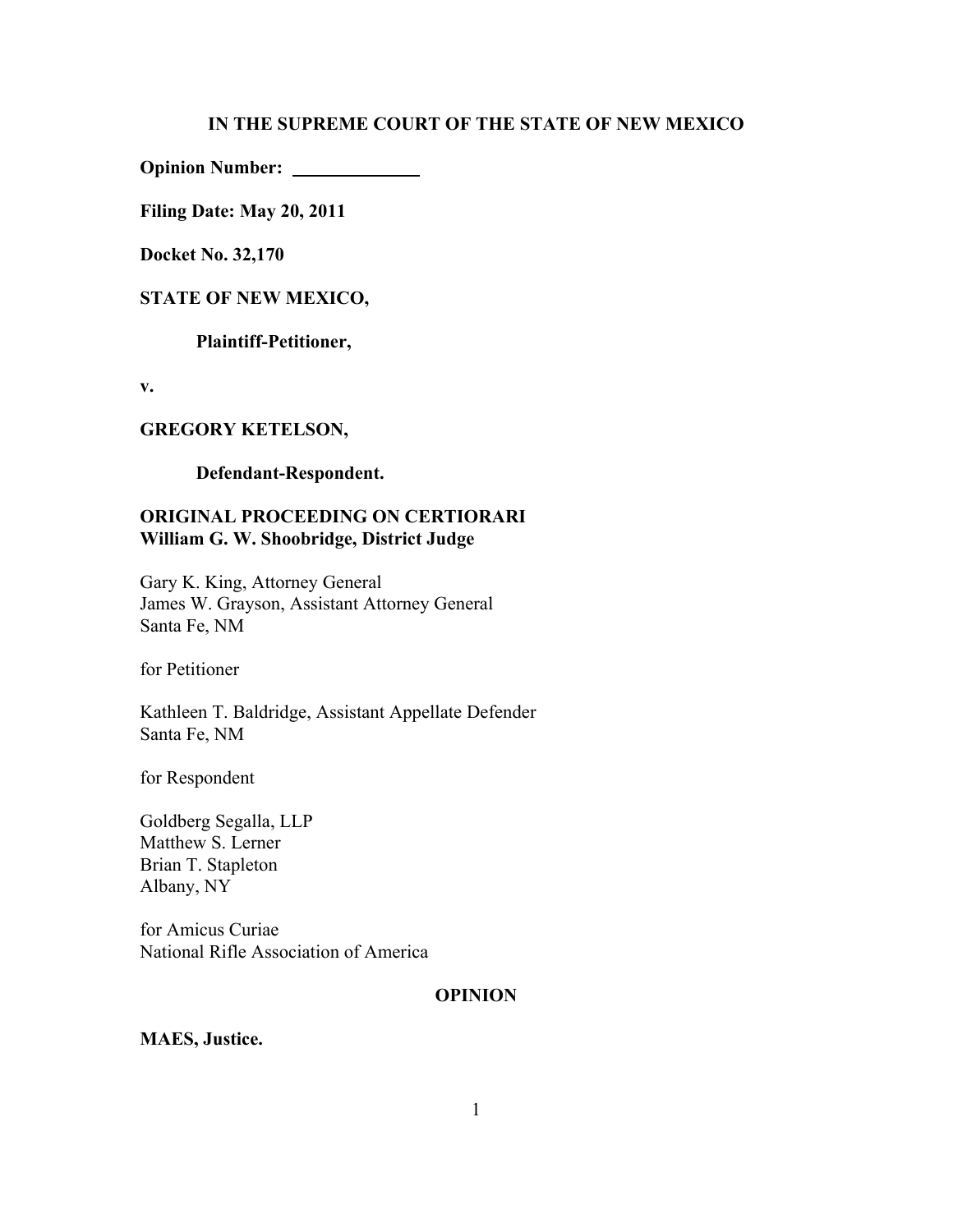**{1}** The issue presented in this appeal is whether a police officer can temporarily remove a visible firearm from a vehicle to prevent immediate access to it by an occupant during the short duration of a lawful traffic stop, consistent with the strictures of the Fourth Amendment to the United States Constitution and Article II, Section 10 of the New Mexico Constitution. Pursuant to our interstitial approach to constitutional analysis, we first address the federal constitutional issue. With respect to the Fourth Amendment, we conclude that the officers had reasonable articulable suspicion permitting them to remove the weapon. Accordingly, their actions were consistent with the federal constitution. With respect to Article II, Section 10, we conclude that the officers' removal of the firearm was a minimal intrusion, which was reasonable given the grave need for officer safety during traffic stops. Thus, we hold that the temporary removal of the firearm was consistent with our state constitution. We reverse the judgments of the Court of Appeals and the district court and remand for further proceedings in accordance with this opinion.

## **FACTS AND PROCEDURAL HISTORY**

**{2}** The record reflects the following facts found by the district judge during the suppression hearing. On the evening of November 13, 2008, Officer Shane Blevins of the Hobbs Police Department stopped a GMC Jimmy with expired temporary tags. Officer Blevins approached the driver side of the vehicle and informed the driver, Kerri Allen, of the reason for the stop. Meanwhile, Officer Miroslava Bleau (née Jurado) approached the passenger side of the vehicle, where Gregory Ketelson (Defendant) was seated. Officer Bleau saw a black nine millimeter handgun lying on the back seat floorboard. Officer Bleau asked Defendant to step out of the vehicle, and Officer Blevins retrieved the firearm from the back seat floorboard. Neither Defendant nor Ms. Allen was in the vehicle when Officer Blevins retrieved the firearm. After Officer Blevins retrieved the firearm, Defendant signed a card consenting to the search and admitted that the firearm belonged to him.

**{3}** Officer Blevins requested dispatch to run a background check on Defendant. The background check revealed that Defendant had a prior felony conviction in Texas for burglary in 1999. Defendant was placed under arrest as a felon in possession of a firearm in violation of NMSA 1978, Section 30-7-16 (2001).

**{4}** Prior to trial, Defendant moved to suppress the firearm and statements made to the police regarding its ownership. Defendant argued that pursuant to *State v. Garcia*, 2005-NMSC-017, ¶ 29, 138 N.M. 1, 116 P.3d 72, an officer does not have authority to enter a car and seize an object absent a search warrant, consent, or exigent circumstances. The State responded that the entry into the vehicle and removing the firearm were lawful as a "minimal intrusion" necessary for officer safety while the officers determined that Defendant was a felon. The district court found that the State did not make a showing sufficient to support exigent circumstances; rather, it found that both Defendant and the driver of the car were "at all times cooperative, and they created no apparent threat or imminent danger to life or serious damage to property." Accordingly, the district court granted the motion to suppress, noting that non-felons may legally carry loaded handguns in private automobiles,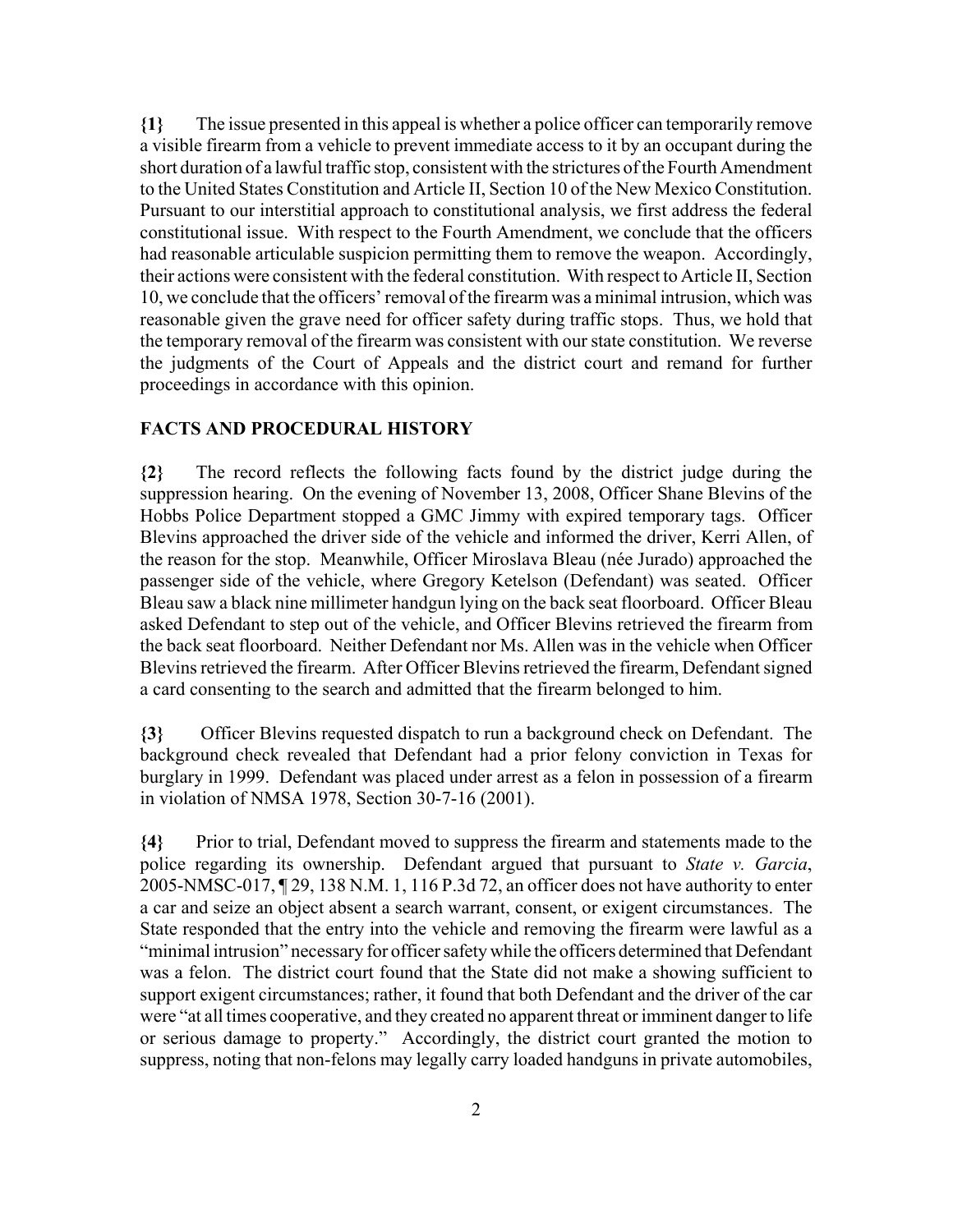and thus, the State must make some showing beyond the mere presence of a firearm in the car before officers effect a warrantless "seizure."

**{5}** The State appealed to the Court of Appeals. *See* NMSA 1978, Section 39-3-3(B)(2) (1972) (permitting appeal upon a district court's order to suppress evidence). In a memorandum opinion, the Court of Appeals affirmed the district court, determining that "there was no proper basis upon which to justify the warrantless seizure of the firearm." *State v. Ketelson*, No. 29,876, slip op. at 3 (N.M. Ct. App. Dec. 28, 2009). Relying on *State v. Bomboy*, 2008-NMSC-029, ¶ 17, 144 N.M. 151, 184 P.3d 1045, and *Garcia*, 2005-NMSC-017, ¶ 31, the Court held that either exigent circumstances or another exception to the warrant requirement was required before an officer may seize an object in plain view from a vehicle and found no such exception applicable here. *Ketelson*, No. 29,876, slip op. at 3, 5.

**{6}** The Court rejected several bases for exigent circumstances. It noted that the driver's allegedly nervous behavior after the stop could support exigent circumstances, which would provide a basis for the warrantless seizure of the firearm, but deferred to the district court's finding that no exigencies were present. *Ketelson*, No. 29,876, slip op. at 3-4. The Court also noted that evidence of a crime in plain view could support exigent circumstances pursuant to *Bomboy*. *Ketelson*, No. 29,876, slip op. at 6. *Bomboy* held that incident to a lawful traffic stop an officer may seize an object in plain view provided the officer has probable cause to believe the object is evidence of a crime. 2008-NMSC-029, ¶ 17. However, the Court distinguished the present stop from *Bomboy*, concluding that in this case the officers did not have probable cause to believe the firearm was evidence of a crime because they only learned *after* it had been removed from the car that Defendant was a felon. *Ketelson*, No. 29,876, slip op. at 6.

**{7}** Finally, the Court rejected officer safety as a potential basis for exigent circumstances. *Id.* at 4. It found unpersuasive the State's argument that removing the firearm from the car was a "minimal intrusion" justified by the needs of officer safety. *Id.* The State argued that "a weapon in plain view during a traffic stop creates a reasonable suspicion that the vehicle's occupants are armed and dangerous, and thus is subject to seizure to ensure officer safety." *Id.* at 5. The State grounded its argument in federal authority, which permits an officer to disarm a suspect during an investigatory detention when the officer has a reasonable suspicion that the suspect is armed and dangerous. *See Terry v. Ohio*, 392 U.S. 1, 27 (1968) ("[T]here must be a narrowly drawn authority to permit a reasonable search for weapons for the protection of the police officer, where he has reason to believe that he is dealing with an armed and dangerous individual, regardless of whether he has probable cause to arrest the individual for a crime."); *see also Pennsylvania v. Mimms*, 434 U.S. 106, 111-12 (1977) (concluding that, under the principles of *Terry*, an officer could conduct a protective frisk for weapons after observing a bulge in the suspect's jacket). To the Court of Appeals, accepting the State's argument was tantamount to establishing a presumption of exigent circumstances whenever an officer observed a firearm in a lawfully stopped vehicle. *Ketelson*, No. 29,876, slip op. at 4-5. It declined to adopt such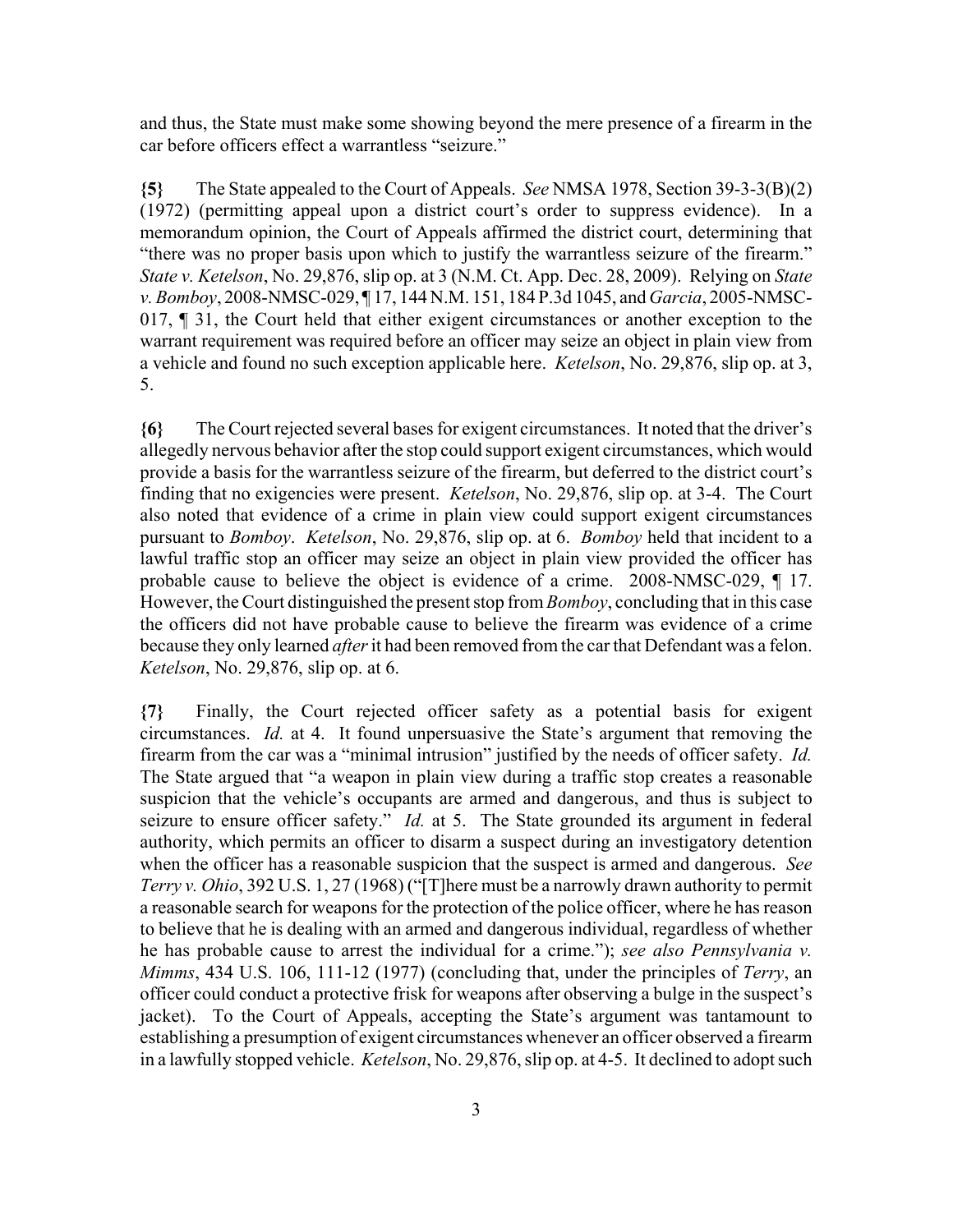a presumption, noting that New Mexico had not adopted other "bright line" presumptions from federal law, such as the federal automobile exception. *Id.* at 5; *see State v. Weidner*, 2007-NMCA-063, ¶ 16, 141 N.M. 582, 158 P.3d 1025.

**{8}** We granted the State's petition for writ of certiorari pursuant to NMSA 1978, Section 34-5-14(B) (1972) and Rule 12-502 NMRA to determine whether it is unreasonable under the state and federal constitutions for a police officer to remove a visible firearm from a vehicle subject to a lawful traffic stop.

## **DISCUSSION**

## **I. Standard of Review**

**{9}** Appellate review of a motion to suppress presents a mixed question of law and fact. We review factual determinations for substantial evidence and legal determinations de novo. *State v. Urioste*, 2002-NMSC-023, ¶ 6, 132 N.M. 592, 52 P.3d 964. Because the district court "is in a better position to judge the credibility of witnesses and resolve questions of fact, the factual analysis should be viewed in a light favorable to the prevailing party." *Garcia*, 2005-NMSC-017, ¶ 27.

## **II. Interstitial Approach and Preservation**

**{10}** "Because both the United States and the New Mexico Constitutions provide overlapping protections against unreasonable searches and seizures, we apply our interstitial approach." *State v. Rowell*, 2008-NMSC-041, ¶ 12, 144 N.M. 371, 188 P.3d 95 (citing *State v. Gomez*, 1997-NMSC-006, ¶¶ 19-23, 122 N.M. 777, 932 P.2d 1). The interstitial approach requires that we first consider "whether the right being asserted is protected under the federal constitution." *Gomez*, 1997-NMSC-006, ¶ 19. If the right is protected by the federal constitution, then the state constitutional claim is not reached. *Id.* If not, we next consider whether the New Mexico Constitution provides broader protection, and we may diverge from federal precedent for three reasons: "a flawed federal analysis, structural differences between state and federal government, or distinctive state characteristics." *Gomez*, 1997- NMSC-006, ¶ 19. As we recently explained in *State v. Leyva*, a defendant must properly preserve his argument under the state constitution in order for us to consider it on appeal. 2011-NMSC-009,  $\parallel$  36,  $\qquad N.M. \qquad P.3d \qquad$  Thus, as an initial matter, we must determine whether our analysis is confined to the Fourth Amendment or whether Defendant properly preserved his argument under Article II, Section 10.

**{11}** Varying preservation requirements apply, depending on whether the state constitutional provision has "previously been interpreted more expansively than its federal counterpart." *Leyva*, 2011-NMSC-009, ¶ 49. Where the state constitutional provision has already been interpreted to provide broader protection than its federal counterpart, "trial counsel must develop the necessary factual base and raise the applicable constitutional *provision* in trial court." *Id.* However, where the state constitutional provision has not been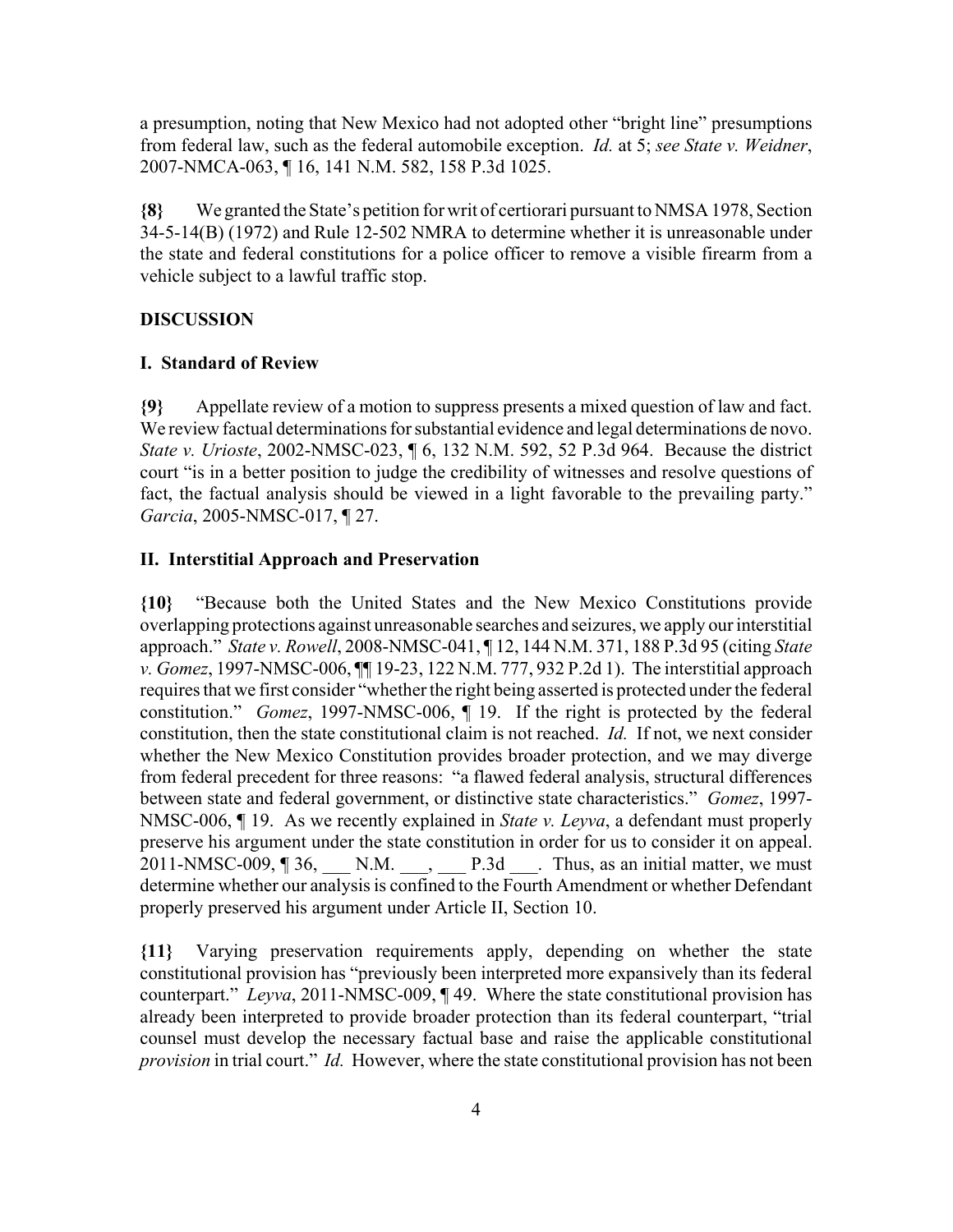determined to offer broader protection, more stringent preservation requirements apply. *See id.* 2011-NMSC-009, ¶ 49 ("Where the provision has never before been addressed under our interstitial analysis, trial counsel additionally must argue that the state constitutional provision should provide greater protection, and suggest reasons as to why . . . ."). Our precedents have clearly established that Article II, Section 10 offers broader protection than the Fourth Amendment. *Leyva*, 2011-NMSC-009, ¶ 50. Thus, we apply the general requirements of Rule 12-216(A) to determine whether Defendant "develop[ed] the necessary factual base and raise[d] the applicable constitutional *provision*" at the trial level. *Leyva*, 2011-NMSC-009, ¶ 49.

**{12}** In *Leyva*, we determined that the defendant had preserved his argument under the state constitution by pleading both the Fourth Amendment and Article II, Section 10 in his motion to suppress and "developing a factual record in his motion and at the suppression hearing." *Id.* ¶ 50. Here, Defendant plead both the Fourth Amendment and Article II, Section 10 in his motion to suppress; moreover, Defendant developed a factual record in his motion and at the hearing. *See Gomez*, 1997-NMSC-006, ¶ 27 (concluding that argument under the state constitution was preserved where testimony at the suppression hearing discussed the circumstances of the search). Accordingly, Defendant's Article II, Section 10 argument was preserved.

**{13}** We also address an additional preservation issue. In his motion to suppress, Defendant challenged only the officers' decision to remove the handgun from the vehicle after they had observed it. He did not challenge the propriety of the traffic stop, nor could he, because the stop was lawful; Officer Blevins pulled over the vehicle in which Defendant rode as a passenger because its tags were expired. *See* NMSA 1978, § 66-3-18(C) (2007) (requiring display of valid vehicle registration); *see also Mimms*, 434 U.S. at 109 (holding there was a lawful reason to conduct a traffic stop where vehicle tags were expired, in violation of state law). Moreover, Defendant did not challenge the officers' subsequent actions, namely running the weapon through a registry to determine whether it was stolen and running the background check that ultimately determined that Defendant was a felon. Thus, we do not reach the issue of whether officers may conduct further investigation when they temporarily remove a firearm from a vehicle as a safety precaution. *See generally Arizona v. Hicks*, 480 U.S. 321 (1987) (holding that the officer, performing an exigent circumstances search of a residence in response to a shooting, violated the Fourth Amendment by moving stereo equipment observed during the search in order to reveal its serial number). Rather, our sole focus is the propriety of the officers' removal of the gun from the vehicle. Thus, pursuant to our interstitial approach, we first address the Fourth Amendment and then turn to Article II, Section 10. *State v. Garcia*, 2009-NMSC-046, ¶ 13, 147 N.M. 134, 217 P.3d 1032; *Gomez*, 1997-NMSC-006, ¶ 19.

#### **III. Fourth Amendment**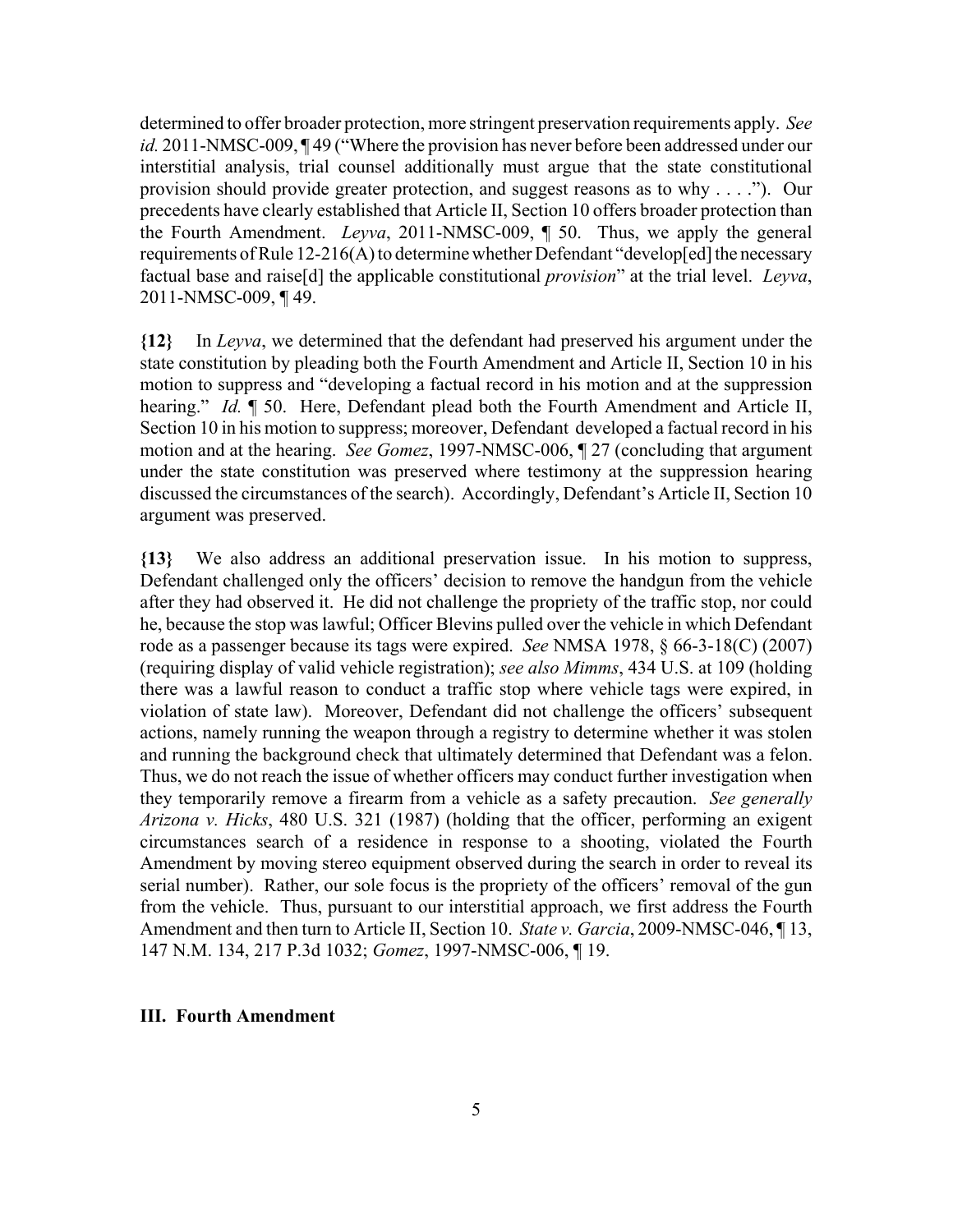**{14}** The Fourth Amendment guarantees "[t]he right of the people to be secure in their persons, houses, papers, and effects, against unreasonable searches and seizures." U.S. Const. amend. IV. Under the Fourth Amendment, a search or seizure conducted without a warrant supported by probable cause is "presumptively unreasonable," unless the officer's conduct fell within one of the well-defined exceptions. *United States v. Karo*, 468 U.S. 705, 717 (1984). In this case, there was no warrant, so our analysis focuses on whether the officers' conduct falls within one of the well-defined exceptions. *See id.*

**{15}** In *Terry*, the U.S. Supreme Court explained that one such exception provides

that where a police officer observes unusual conduct which leads him reasonably to conclude in light of his experience that criminal activity may be afoot and that the persons with whom he is dealing may be armed and presently dangerous, where in the course of investigating this behavior he identifies himself as a policeman and makes reasonable inquiries, and where nothing in the initial stages of the encounter serves to dispel his reasonable fear for his own or others' safety, he is entitled for the protection of himself and others in the area to conduct a carefully limited search of the outer clothing of such persons in an attempt to discover weapons which might be used to assault him. Such a search is a reasonable search under the Fourth Amendment, and any weapons seized may properly be introduced in evidence against the person from whom they were taken.

392 U.S. at 30-31. This exception was invoked in *Mimms*. 434 U.S. at 111-12. There, an officer conducting a traffic stop observed a bulge protruding from the suspect's sports jacket and "[f]earing that the bulge might be a weapon, the officer frisked [the suspect] and discovered in his waistband a .38-caliber revolver loaded with five rounds of ammunition." *Id.* at 107. Because, under *Terry*, an officer may "conduct<sup>[]</sup> a limited search for weapons" upon a reasonable suspicion that the "suspect might be armed and presently dangerous," the Court concluded that the limited protective search conducted by the officer was constitutional. *Mimms*, 434 U.S. at 111-12.

**{16}** In order to determine whether a limited protective search is proper, the "critical question" is whether the officer had a "particularized and objective basis" for his suspicion that the suspect might have been armed and dangerous. *United States v. Jones*, 606 F.3d 964, 967 (8th Cir. 2010) (per curiam) (internal quotation marks and citation omitted). Courts assess the totality of the circumstances in order to determine whether the officer maintained reasonable suspicion in order to support the frisk. *United States v. Tinnie*, 629 F.3d 749, 751 (7th Cir. 2011). In viewing the totality of the circumstances, the court "must look at the facts objectively." *Id.* at 753.

**{17}** We note that the federal courts have long stressed the importance of officer safety and the danger firearms pose during an officer interaction with a suspect. As the U.S. Supreme Court has observed, "[f]irearms are dangerous, and extraordinary dangers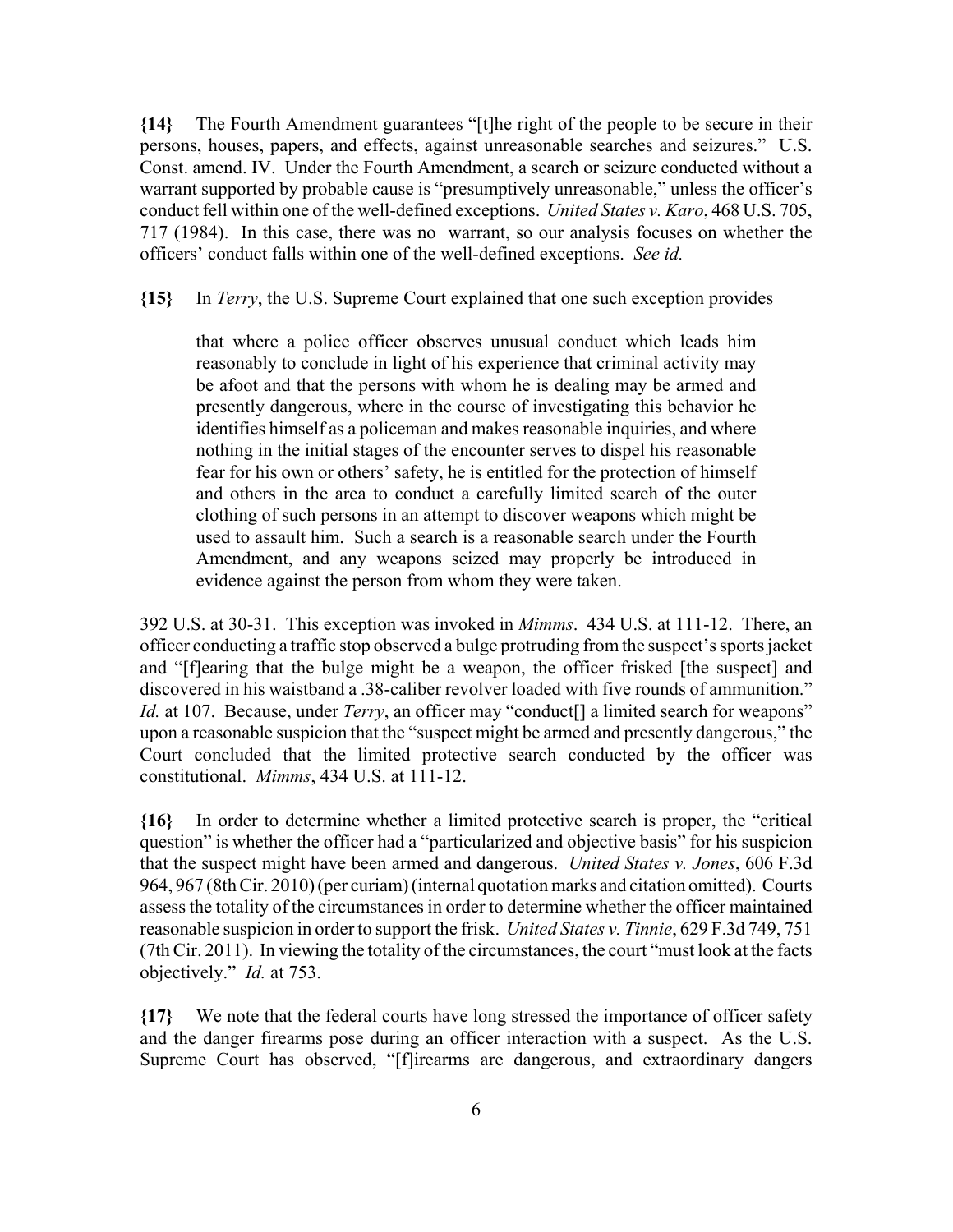sometimes justify unusual precautions." *Florida v. J.L.*, 529 U.S. 266, 272 (2000). The federal courts are keenly aware that traffic stops pose particular dangers to police officers. "An officer in today's reality has an objective, reasonable basis to fear for his or her life every time a motorist is stopped. Every traffic stop, after all, is a confrontation." *United States v. Holt*, 264 F.3d 1215, 1223 (10th Cir. 2001) (en banc), *holding modified on other grounds by United States v. Stewart*, 473 F.3d 1265, 1269 (10th Cir. 2007). With these considerations in mind, we turn to the traffic stop during which the officers took possession of Defendant's gun.

**{18}** After Officer Blevins stopped the vehicle in which Defendant rode as a passenger, Officer Bleau observed a gun on the back floorboard of the vehicle, directly behind Defendant. Officer Bleau alerted Officer Blevins to the presence of the gun. Both the driver and Defendant were outside of the vehicle when Officer Blevins reached into the passenger compartment of the vehicle to secure the firearm and unload the ammunition; however, neither was handcuffed nor restrained.

**{19}** *Terry* does not require certainty on the part of the officer that a suspect is armed and dangerous in order to conduct a limited protective search; rather, it requires only that the suspect "may" be armed and dangerous. 392 U.S. at 30. Critically, in this case, the gun was visible to the officers during the traffic stop, and thus the officers were certain that Defendant had access to a firearm. Additionally, neither the Defendant nor the driver was restrained, and thus the risk that one of them would access the firearm was especially potent. Under such circumstances, Officer Blevins could constitutionally remove the firearm from the vehicle because he possessed a reasonable belief based on specific and articulable facts which warranted him in believing that Defendant was "armed and thus posed a serious and present danger to [his] safety." *Mimms*, 434 U.S. at 112; *see Terry*, 392 U.S. at 21.

#### **IV. Article II, Section 10**

**{20}** Pursuant to our interstitial approach, we next turn to Article II, Section 10 of the New Mexico Constitution. *See Garcia*, 2009-NMSC-046, ¶ 13. Article II, Section 10 ensures that

[t]he people shall be secure in their persons, papers, homes and effects, from unreasonable searches and seizures, and no warrant to search any place, or seize any person or thing, shall issue without describing the place to be searched, or the persons or things to be seized, nor without a written showing of probable cause, supported by oath or affirmation.

The key inquiry under Article II, Section 10 is reasonableness. *See Campos v. State*, 117 N.M. 155, 157, 870 P.2d 117, 119 (1994) ("[T]he ultimate question is whether the search and seizure was reasonable." (internal quotation marks and citation omitted)); *State v. Attaway*, 117 N.M. 141, 149, 870 P.2d 103, 111 (1994), *modified on other grounds by State v. Lopez*, 2005-NMSC-018, ¶¶ 13-20, 138 N.M. 9, 116 P.3d 80. The constitutional provision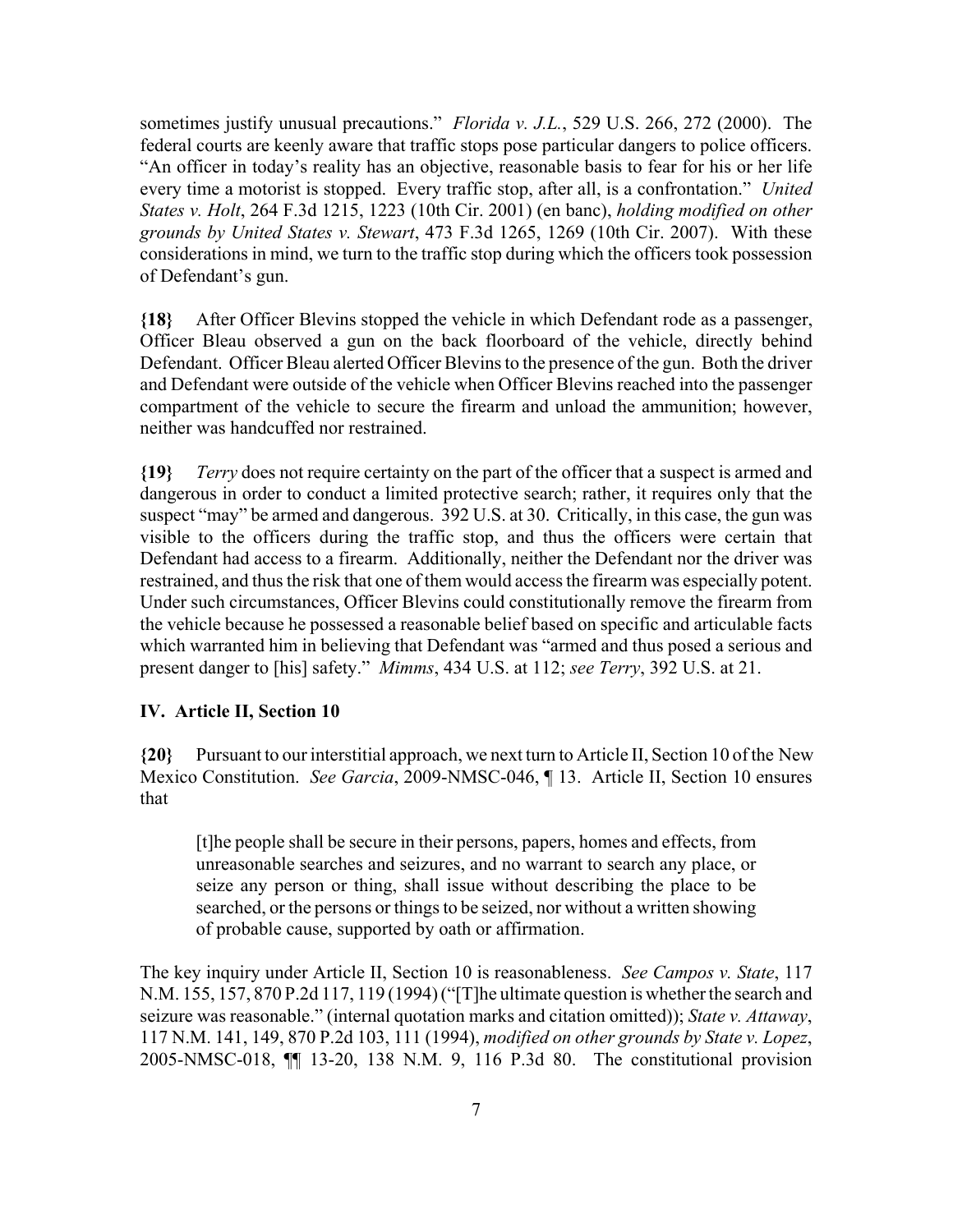"expresses the fundamental notion that every person . . . is entitled to be free from unwarranted governmental intrusions." *State v. Gutierrez*, 116 N.M. 431, 444, 863 P.2d 1052, 1065 (1993). Accordingly, reasonableness depends on the balance between the public interest and the individual's interest in freedom from police intrusion upon personal liberty.

**{21}** In this case, the facts presented require us to undertake a thorough exploration of the competing interests at stake, individual rights and officer safety. *See Gomez*, 1997-NMSC-006, ¶ 19 (noting that distinctive state characteristics may provide a reason to depart from the federal analysis); *State v. Dees*, 100 N.M. 252, 253, 669 P.2d 261, 262 (Ct. App. 1983) (noting that New Mexico's constitutional protection of firearms is "unique"). Our Article II, Section 10 jurisprudence has long focused on concepts of reasonableness, and we conclude that through the lens of reasonableness, we can properly explore the competing interests at stake here.

**{22}** In order to determine whether Officer Blevin's removal of the gun from the vehicle was reasonable, we first examine the public interest supporting his action. The State identifies officer safety as the public interest which justifies the removal of the gun from the vehicle. The State explains that police officers perform a public service, and therefore, relying on *Terry*, the State argues that "it would be unreasonable to require that police officers take unnecessary risks in the performance of their duties." 392 U.S. at 23. The State also highlights the dangers inherent in traffic stops. The State contends that when an officer confronts a motorist, the officer enters an uncertain situation, not knowing the motorist's intentions, and as a result the officer is exposed to a grave risk of assault.

**{23}** Against concerns for officer safety, we balance the individual's interest in freedom from police intrusion upon personal liberty. In New Mexico, individuals may carry a gun "in a private automobile or other private means of conveyance, for lawful protection of the person's or another's person or property," without fear of criminal prosecution. NMSA 1978, § 30-7-2(A)(2) (2001); *see* N.M. Const. art. II § 6. Even though this was not a traditional seizure of evidence or contraband, even a temporary moving of the firearm constituted, to some degree, an interference with Defendant's possessory interest. *See Bomboy*, 2008-NMSC-029, ¶ 9 (recognizing that seizure of methamphetamine in plain view in a car affected a property interest). Here, unlike the seizure in *Bomboy*, however, the retrieval of the gun from the vehicle during the limited context of the traffic stop was at most a minimal interference with the suspect's possessory interest.

**{24}** Two considerations lead us to conclude that the interference with the suspect's possessory rights is minimal. First, the interference is minimal because the officer holds the firearm for a limited period. The interference is subject to temporal constraints on the length of a traffic stop. *See State v. Duran*, 2005-NMSC-034, ¶ 35, 138 N.M. 414, 120 P.3d 836 ("The length of the detention should be reasonably limited to the time it takes to complete the underlying justification for the stop."), *overruled on other grounds by Leyva*, 2011- NMSC-009, ¶ 62. Thus, the interference with the suspect's possessory interest in the gun is constrained by the mandatory brevity of a lawful traffic stop. Second, we consider the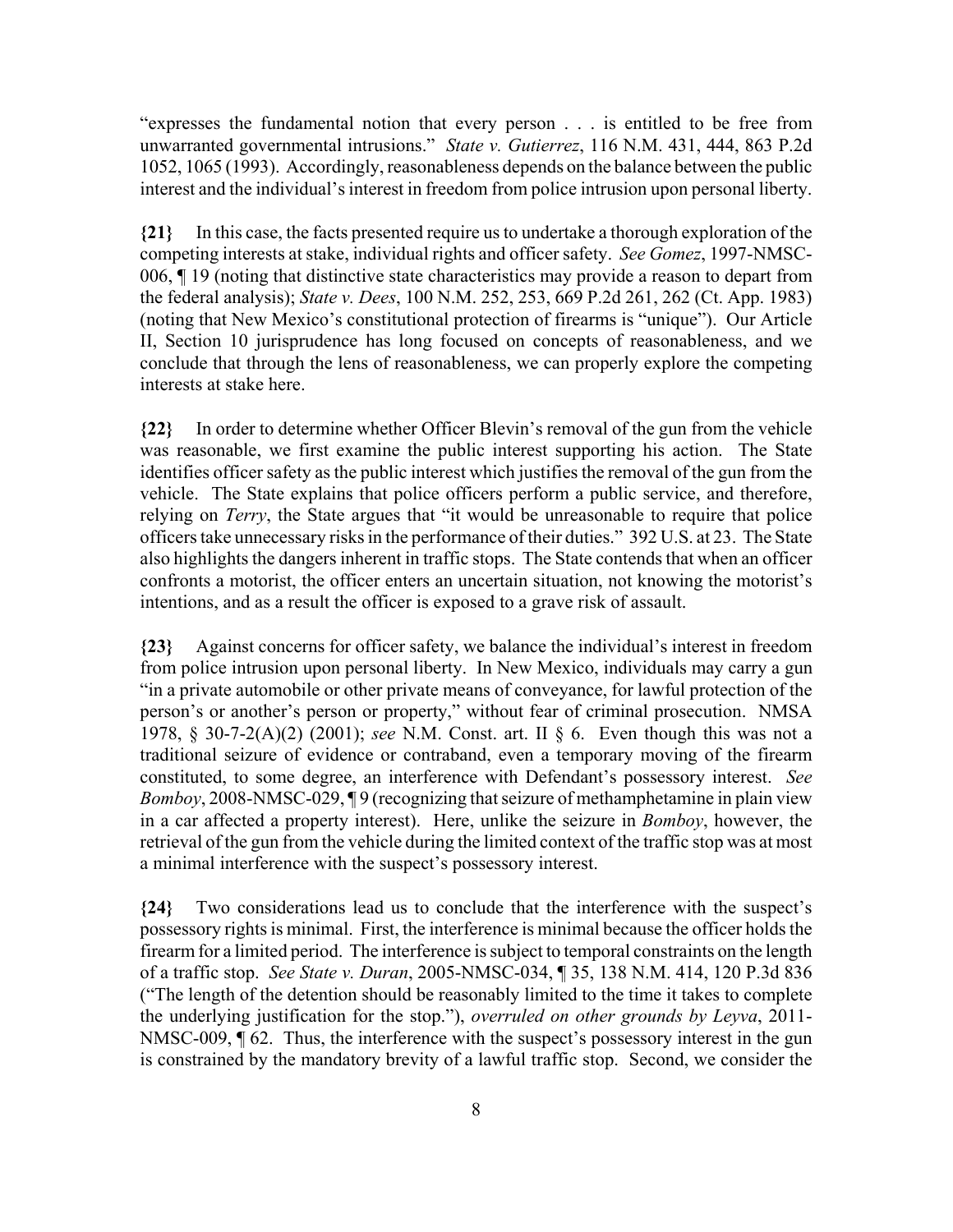officer's retrieval of the gun from the vehicle to be a minimal intrusion to the suspect's possessory interests because the officer's actions are unlikely to disturb any legitimate use of the firearm.

**{25}** We proceed to balance the relevant interests. Concerns for officer safety are undoubtedly legitimate and weigh heavily in the reasonableness calculus. We have recognized that officers face inordinate risks when they are conducting traffic stops. *See State v. Vandenberg*, 2003-NMSC-030, ¶ 34, 134 N.M. 566, 81 P.3d 19. Against these concerns, we must weigh the individual's interest in freedom from governmental intrusion upon a personal possessory interest. The officer's removal of the firearm from the vehicle was at most a minimal intrusion upon a personal possessory interest, as it was limited in duration and did not interfere with any legitimate use for the firearm. Accordingly, because the need for officer safety outweighs the minimal intrusion upon a personal possessory interest occasioned by the officer's retrieval of the firearm from the vehicle, it is reasonable, pursuant to Article II, Section 10, for an officer to temporarily take possession of a visible firearm during a lawful traffic stop.

**{26}** We recognize that the course we chart today, which focuses so heavily on reasonableness, may appear inconsistent with some of the language employed in *Garcia*. Indeed, both the Court of Appeals and the district court relied upon it in their decisions below. *See Ketelson*, No. 29,876, slip op. at 5-6. In *Garcia*, officers conducting a traffic stop observed "what appeared to be a gun in a holster protruding from underneath the rear of the passenger seat." 2005-NMSC-017, ¶ 4. The officers removed the driver and passenger from the vehicle and patted them down for weapons. As the officers retrieved the firearm from the vehicle, they happened upon an open beer bottle. *Id.* As a result, the passenger was prosecuted on an open container charge and on a felon in possession charge. *See id.* ¶ 5. At the inception of the traffic stop, the passenger left the car prematurely and then refused to follow the officers' commands to return to the vehicle. We held that this aggressive behavior constituted exigent circumstances, and thus, the officers were entitled to a limited search of the car, including seizing the firearm. *Id.* ¶ 32. In the course of our analysis, we also stated that

[t]here must be a reasonable suspicion [that] the suspect is both armed *and* dangerous. An individual in a car with a weapon, by itself, does not create exigent circumstances. In New Mexico it is lawful for a non-felon to carry a loaded handgun in a private automobile or other private means of conveyance. Because of that, it would be anomalous to treat the mere presence of a firearm in an automobile as supporting a reasonable suspicion that the occupants are inclined to harm an officer in the course of a routine traffic stop.

*Id.* **¶** 31 (internal quotation marks and citations omitted). This dicta was part of the discussion of the issue presented by the parties in *Garcia*, whether the circumstances justified a finding of particularized reasonable suspicion to believe that a particular person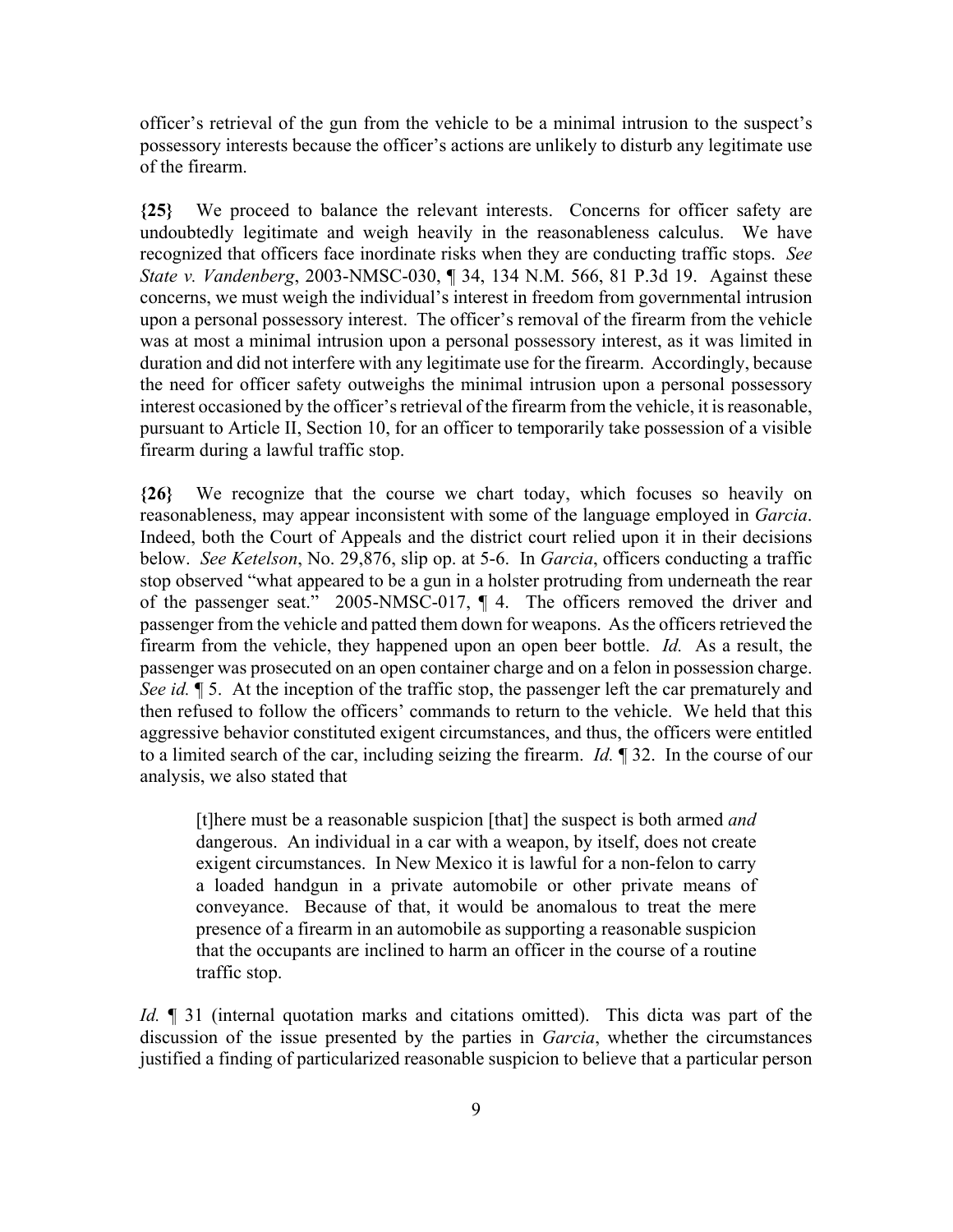was dangerous. It has no applicability to the situation presented here, in which an officer takes a routine precaution of separating any person from a deadly weapon during the brief duration of a traffic stop. Moving the weapon temporarily is no less reasonable a choice than directing the occupants to step away from the vehicle temporarily. Although either may technically be called "seizures," they are both minimal intrusions on possessory or liberty interest that are equally reasonable under the circumstances.

**{27}** In this case, we are mindful of the grave need for officer safety in the midst of the dangers and uncertainties that are always inherent in traffic stops. We conclude that removing Defendant's firearm from the vehicle in order to ensure that it was beyond the reach of any of the occupants during the stop was a reasonable and minimal intrusion, which does not outweigh legitimate concerns of officer safety. Our decision in this case, which addresses a temporary separation of a firearm from the occupants of a car during the duration of a traffic stop, does not depend on any requirement of particularized suspicion that an occupant is inclined to use the firearm improperly. As with other warrant exception cases, our touchstone is the requirement of Article II, Section 10 of our New Mexico Constitution that "[t]he people shall be secure in their persons, papers, homes and effects, from unreasonable searches and seizures . . . ." Under the circumstances of this case, it was constitutionally reasonable for the officer to remove the firearm from the vehicle. Therefore, the evidence should not have been suppressed.

# **CONCLUSION**

**{28}** For the foregoing reasons, the judgment of the Court of Appeals is reversed, and we remand the case to the district court for further proceedings in accordance with this opinion.

# **{29} IT IS SO ORDERED.**

# **PETRA JIMENEZ MAES, Justice**

**\_\_\_\_\_\_\_\_\_\_\_\_\_\_\_\_\_\_\_\_\_\_\_\_\_\_\_\_\_\_\_\_\_\_\_\_**

**WE CONCUR:**

**\_\_\_\_\_\_\_\_\_\_\_\_\_\_\_\_\_\_\_\_\_\_\_\_\_\_\_\_\_\_\_\_\_\_\_\_ CHARLES W. DANIELS, Chief Justice**

**\_\_\_\_\_\_\_\_\_\_\_\_\_\_\_\_\_\_\_\_\_\_\_\_\_\_\_\_\_\_\_\_\_\_\_\_**

**\_\_\_\_\_\_\_\_\_\_\_\_\_\_\_\_\_\_\_\_\_\_\_\_\_\_\_\_\_\_\_\_\_\_\_\_**

**\_\_\_\_\_\_\_\_\_\_\_\_\_\_\_\_\_\_\_\_\_\_\_\_\_\_\_\_\_\_\_\_\_\_\_\_**

**PATRICIO M. SERNA, Justice**

**RICHARD C. BOSSON, Justice**

**EDWARD L. CHÁVEZ, Justice**